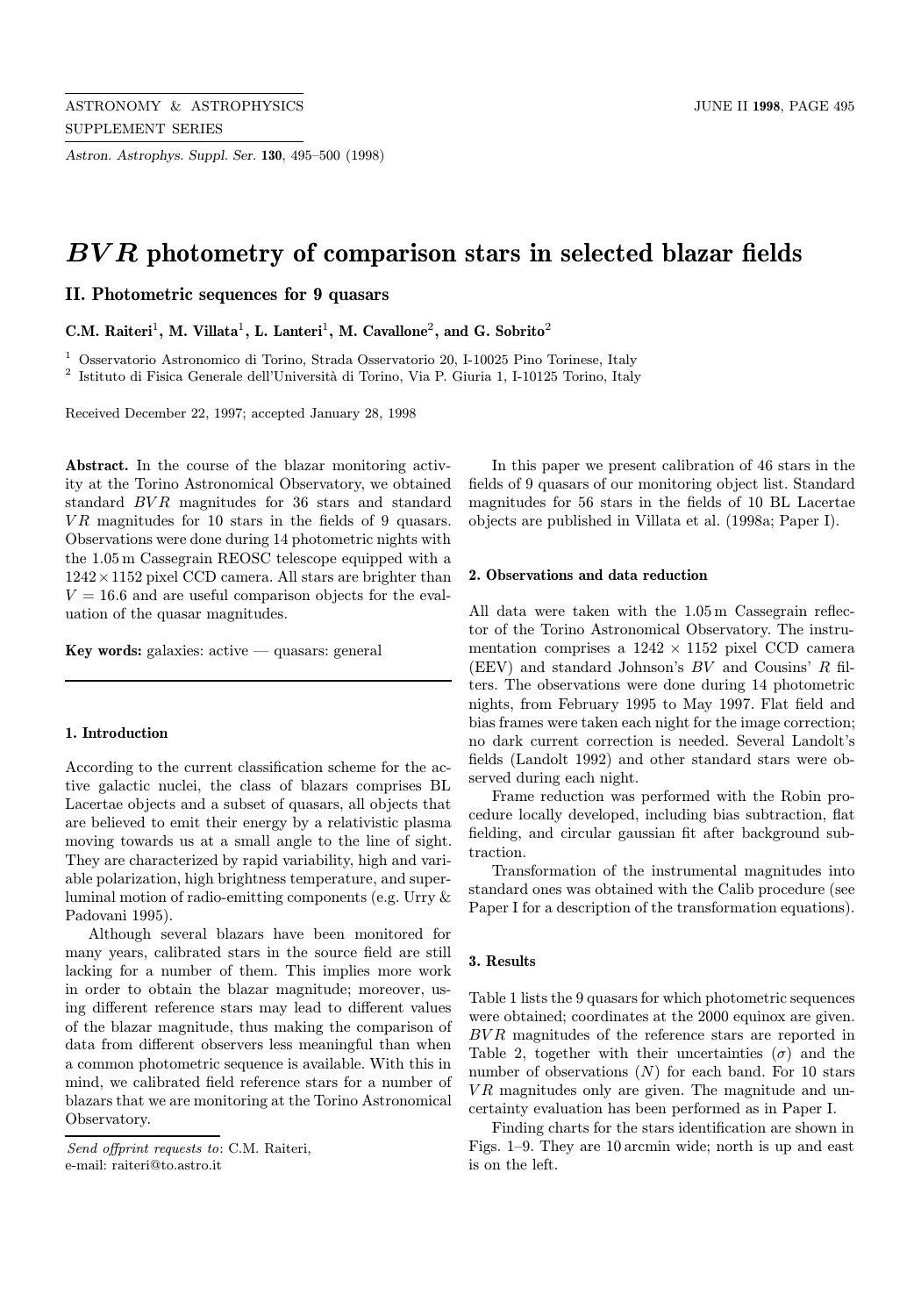Table 1. List of the quasars for which photometric sequences are derived

| PKS 0420-01<br>$0420 - 014$<br>04 23 15.80<br>$-012033.1$                                                                                                                                                                                                                                                                                                                                                                                                                                  |  |
|--------------------------------------------------------------------------------------------------------------------------------------------------------------------------------------------------------------------------------------------------------------------------------------------------------------------------------------------------------------------------------------------------------------------------------------------------------------------------------------------|--|
| PKS 0528+134<br>$0528 + 134$<br>05 30 56.42<br>$+133155.1$<br>$+24$ 10 59.8<br>$0827 + 243$<br>OJ 248<br>08 30 52.09<br>4C 29.45<br>$1156 + 295$<br>11 59 31.83<br>$+29$ 14 43.8<br>$1222 + 216$<br>4C 21.35<br>$+21$ 22 46.9<br>12 24 54.44<br>3C 279<br>12 56 11.17<br>$-05$ 47 21.5<br>$1253 - 055$<br>PKS 1510-08<br>15 12 50.53<br>$1510 - 089$<br>$-090559.8$<br>CTA 102<br>$2230 + 114$<br>22 32 36.41<br>$+11$ 43 50.9<br>$2251 + 158$<br>3C 454.3<br>22 53 57.75<br>$+16$ 08 53.6 |  |



Fig. 1. Finding chart of PKS 0420−01

3.1. PKS 0528+134

The blazar PKS 0528+134 has recently been pointed for long periods of time by the Compton Gamma Ray Observatory (CGRO); consequently, international collaborations have been started in order to intensify the study of this object at different wavelengths.

We are not aware of any photometric sequence in its field, so that our work can offer a way to calibrate the large amount of optical data expected from this huge monitoring campaign.

We have to notice that Star 2 of our photometric sequence (see Fig. 2) is not a point-like source and, in goodseeing nights, it appears as a double object.



Fig. 2. Finding chart of PKS 0528+134

3.2. OJ 248

The magnitudes determined for Stars 2, 4, and 5 in the field of OJ 248 are in agreement, within the errors, with those published by Villata et al. (1997) for Stars A, C, and B.

### 3.3. 4C 29.45

A photometric sequence was published by Smith et al.  $(1985);$  BVR standard magnitudes of the same stars were also measured by Villata et al. (1997), substantially confirming the previous results. Stars 13, 14, and 15 in the above works correspond to Stars 2, 3, and 4 in the present paper and the calibrations agree within the errors. We add one star (Star 1), brighter and closer to the quasar.

A comparison among the different calibrations is performed in Table 3.

#### 3.4. 3C 279

BV R magnitudes of Stars 1 and 5 are published in Villata et al. (1997; their Stars D and A); they are in agreement with the present values with the only exception of the V magnitude of Star 5.

The object "S" in Fig. 6 is characterized by largeamplitude and rapid variability. Its coordinates are  $RA(2000) = 12<sup>h</sup> 56<sup>m</sup> 8<sup>s</sup>47, Dec.(2000) = -5<sup>°</sup> 44' 34''.5. It$ has been named "Simona" in Villata et al. (1998b).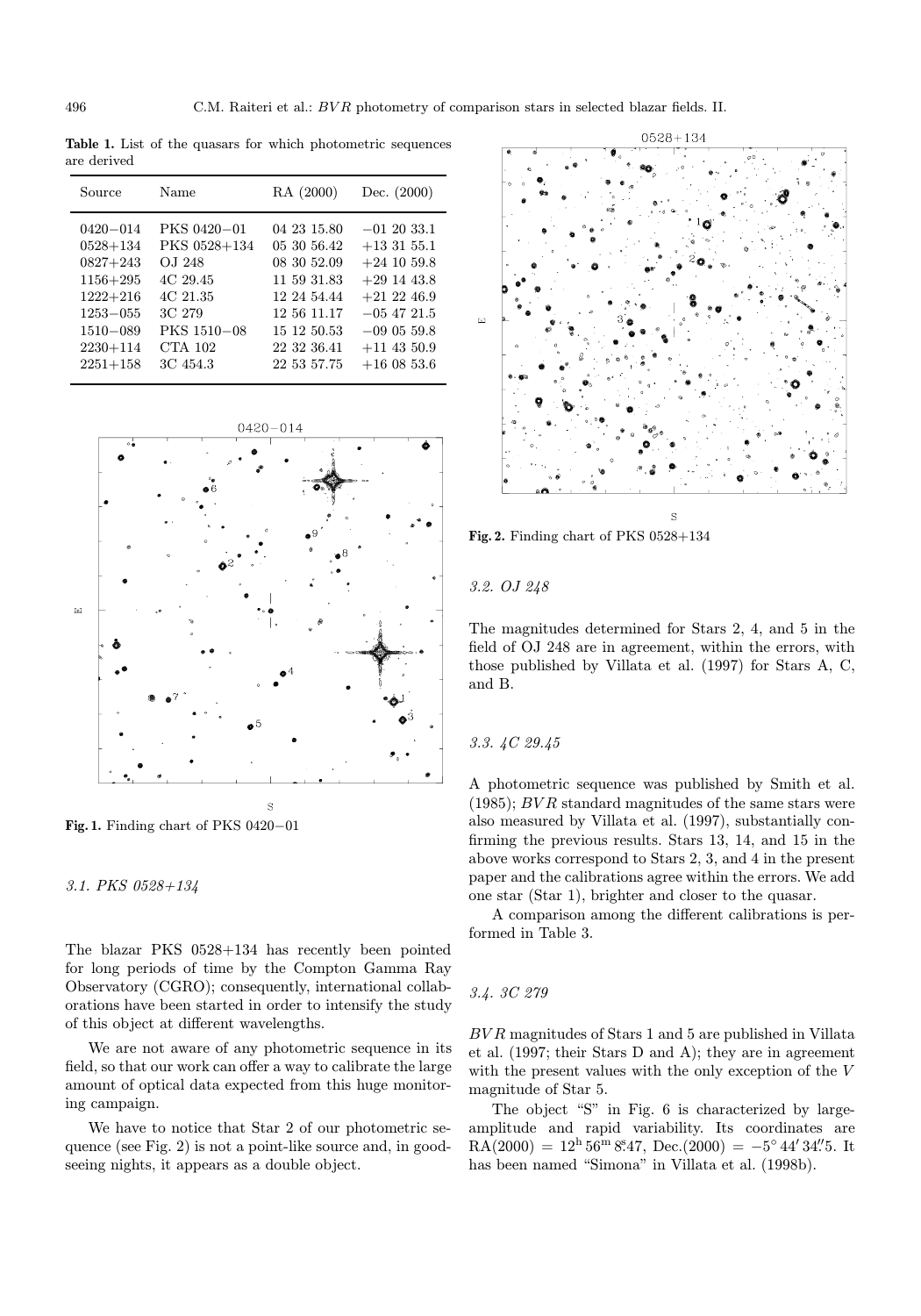Table 2.  $BVR$  magnitudes of the comparison stars

| Blazar       | Star                    | $B(\sigma)$  | $N_B$            | $V(\sigma)$  | $N_V$            | $R(\sigma)$  | $N_R$                   |
|--------------|-------------------------|--------------|------------------|--------------|------------------|--------------|-------------------------|
| PKS 0420-01  | $\mathbf{1}$            | 13.02(0.03)  | 3                | 12.45(0.02)  | $\,3$            | 12.09(0.03)  | $\,3$                   |
|              | $\overline{2}$          | 13.64(0.03)  | $\sqrt{3}$       | 13.15(0.02)  | $\,3$            | 12.81(0.02)  | $\,3$                   |
|              | $\,3$                   | 13.92(0.03)  | $\,3$            | 13.29(0.03)  | $\,3$            | 12.87(0.03)  | $\,3$                   |
|              | $\overline{\mathbf{4}}$ | 15.69(0.03)  | $\,3$            | 14.95(0.03)  | $\,3$            | 14.47(0.03)  | $\boldsymbol{3}$        |
|              | 5                       |              |                  | 14.96(0.03)  | $\,3$            | 14.37(0.03)  | $\boldsymbol{3}$        |
|              | 6                       | 16.03(0.03)  | $\sqrt{3}$       | 15.18(0.03)  | $\,3$            | 14.70 (0.03) | $\boldsymbol{3}$        |
|              | $\overline{7}$          |              |                  | 15.31(0.03)  | $\,3$            | 14.91(0.03)  | $\,3$                   |
|              | $8\,$                   |              |                  | 15.99(0.03)  | $\,3$            | 15.46(0.03)  | $\overline{\mathbf{3}}$ |
|              | 9                       |              |                  | 16.29(0.03)  | $\,3$            | 15.58(0.04)  | 3                       |
| PKS 0528+134 | 1                       | 14.06(0.05)  | 3                | 13.20(0.03)  | 3                | 12.73(0.03)  | $\sqrt{3}$              |
|              | $\,2$                   | 15.77(0.03)  | $\sqrt{3}$       | 14.60(0.03)  | $\,3$            | 13.92(0.04)  | $\,3$                   |
|              | 3                       | 16.73(0.10)  | $\boldsymbol{2}$ | 15.69(0.04)  | $\sqrt{3}$       | 15.08(0.03)  | 3                       |
| OJ 248       | $\mathbf{1}$            |              |                  | 14.16 (0.04) | 3                | 13.76 (0.02) | $\sqrt{3}$              |
|              | $\overline{2}$          |              |                  | 14.71 (0.02) | $\sqrt{3}$       | 14.46(0.03)  | $\,3$                   |
|              | 3                       |              |                  | 14.76 (0.04) | $\,3$            | 14.32 (0.02) | $\,3$                   |
|              | $\overline{4}$          |              |                  | 15.59(0.02)  | $\,3$            | 15.18(0.03)  | $\,3$                   |
|              | $\overline{5}$          |              |                  | 15.76(0.03)  | $\,3$            | 15.40(0.02)  | 3                       |
| 4C 29.45     | 1                       | 14.01(0.06)  | 3                | 13.39(0.05)  | $\boldsymbol{2}$ | 13.01(0.02)  | $\,3$                   |
|              | $\,2$                   | 16.01(0.06)  | 3                | 15.38(0.05)  | $\boldsymbol{2}$ | 15.00(0.02)  | $\sqrt{3}$              |
|              | $\boldsymbol{3}$        | 16.44 (0.04) | $\,3$            | 15.91 (0.04) | $\,2$            | 15.54(0.02)  | $\,3$                   |
|              | 4                       | 17.15(0.05)  | $\,3$            | 16.60(0.04)  | $\boldsymbol{2}$ | 16.28(0.02)  | 3                       |
|              |                         |              |                  |              |                  |              |                         |
| 4C 21.35     | 1                       | 14.99(0.03)  | 3                | 14.19(0.04)  | 3                | 13.84(0.03)  | 3                       |
|              | $\overline{2}$          | 15.45(0.04)  | 3                | 14.86(0.03)  | $\,3$            | 14.56(0.03)  | $\,3$                   |
|              | $\,3$                   |              |                  | 15.66(0.03)  | $\sqrt{3}$       | 15.26(0.04)  | $\boldsymbol{3}$        |
|              | $\overline{4}$          | 17.17(0.05)  | $\sqrt{3}$       | 16.24(0.03)  | $\sqrt{3}$       | 15.83(0.03)  | 3                       |
| 3C 279       | $\mathbf{1}$            | 13.02(0.03)  | $\mathbf 5$      | 12.42(0.03)  | $\sqrt{5}$       | 12.05(0.02)  | 6                       |
|              | $\boldsymbol{2}$        | 13.73(0.04)  | $\overline{4}$   | 12.99(0.04)  | $\sqrt{3}$       | 12.56(0.03)  | $\bf{4}$                |
|              | 3                       | 15.49(0.03)  | $\overline{4}$   | 14.87(0.03)  | $\overline{4}$   | 14.53(0.02)  | $\mathbf 5$             |
|              | $\overline{4}$          | 16.53(0.05)  | $\mathbf 5$      | 15.66(0.03)  | $\mathbf 5$      | 15.13(0.02)  | 6                       |
|              | 5                       | 16.79 (0.04) | 4                | 15.98(0.04)  | $\bf 5$          | 15.47(0.02)  | 6                       |
| PKS 1510-08  | 1                       | 12.13(0.03)  | 4                | 11.54(0.02)  | 3                | 11.14(0.02)  | $\overline{4}$          |
|              | 2                       | 13.65(0.03)  | 4                | 13.17 (0.02) | $\boldsymbol{3}$ | 12.88(0.03)  | 4                       |
|              | 3                       | 15.06(0.04)  | $\overline{4}$   | 14.35(0.02)  | $\sqrt{3}$       | 13.95(0.03)  | $\overline{4}$          |
|              | $\overline{\mathbf{4}}$ | 15.27(0.02)  | $\overline{4}$   | 14.59(0.02)  | $\,3$            | 14.22(0.03)  | $\bf{4}$                |
|              | $\bf 5$                 | 15.43(0.05)  | $\overline{4}$   | 14.70(0.05)  | $\,3$            | 14.35(0.05)  | $\bf{4}$                |
|              | $\,6\,$                 | 16.09(0.04)  | $\sqrt{3}$       | 15.16(0.02)  | $\sqrt{3}$       | 14.61(0.02)  | $\overline{4}$          |
| CTA $102$    | $\mathbf{1}$            | 14.77 (0.04) | $\boldsymbol{2}$ | 13.98(0.03)  | $\boldsymbol{2}$ | 13.56(0.04)  | $\,2$                   |
|              | $\,2$                   | 16.17(0.04)  | $\,2$            | 14.88 (0.03) | $\,2$            | 14.07(0.07)  | $\,2$                   |
|              |                         |              |                  |              |                  |              |                         |
| 3C 454.3     | $\mathbf 1$             | 14.70 (0.02) | 3                | 13.71 (0.02) | $\sqrt{3}$       | 13.15(0.02)  | $\sqrt{3}$              |
|              | $\,2$                   | 14.93 (0.02) | 3                | 13.80(0.02)  | $\sqrt{3}$       | 13.19(0.02)  | $\,3$                   |
|              | 3                       | 15.19(0.02)  | $\sqrt{3}$       | 14.44 (0.02) | $\sqrt{3}$       | 14.00(0.02)  | $\,3$                   |
|              | $\overline{\mathbf{4}}$ | 15.91(0.05)  | $\sqrt{3}$       | 15.21(0.02)  | $\,3$            | 14.79 (0.02) | $\,3$                   |
|              | 5                       | 16.28(0.05)  | 3                | 15.30(0.02)  | $\,3$            | 14.83(0.02)  | $\,3$                   |
|              | 6                       | 16.06(0.05)  | $\sqrt{3}$       | 15.34(0.02)  | $\sqrt{3}$       | 14.83(0.03)  | $\sqrt{3}$              |
|              | $\overline{7}$          | 17.00(0.03)  | $\sqrt{3}$       | 15.74(0.02)  | $\sqrt{3}$       | 14.94 (0.02) | $\,3$                   |
|              | 8                       | 16.85(0.06)  | $\sqrt{3}$       | 15.94(0.02)  | $\sqrt{3}$       | 15.34(0.02)  | $\,3$                   |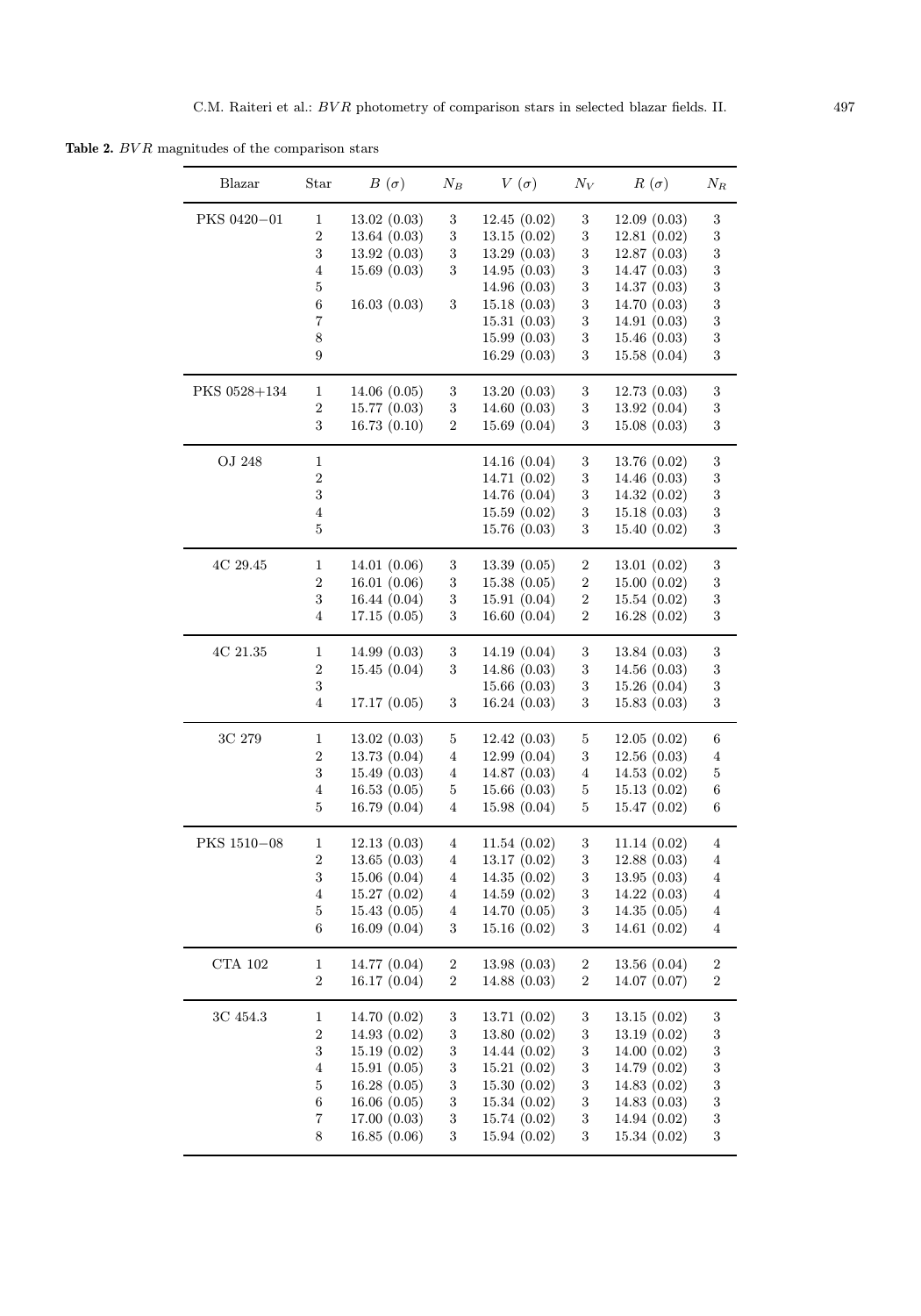| This work      |                 |                 |                                | Villata et al. 1997 |                 |                                |                      | Smith et al. 1985 |                 |                 |                                |
|----------------|-----------------|-----------------|--------------------------------|---------------------|-----------------|--------------------------------|----------------------|-------------------|-----------------|-----------------|--------------------------------|
| Star           | B<br>$(\sigma)$ | V<br>$(\sigma)$ | $\boldsymbol{R}$<br>$(\sigma)$ | Star                | B<br>$(\sigma)$ | $\boldsymbol{V}$<br>$(\sigma)$ | $_{R}$<br>$(\sigma)$ | Star              | B<br>$(\sigma)$ | V<br>$(\sigma)$ | $\boldsymbol{R}$<br>$(\sigma)$ |
| $\overline{2}$ | 16.01<br>(0.06) | 15.38<br>(0.05) | 15.00<br>(0.02)                | 13                  | 16.09<br>(0.05) | 15.40<br>(0.05)                | 15.03<br>(0.05)      | 13                | 16.02<br>(0.04) | 15.36<br>(0.04) | 14.97<br>(0.04)                |
| 3              | 16.44<br>(0.04) | 15.91<br>(0.04) | 15.54<br>(0.02)                | 14                  | 16.47<br>(0.05) | 15.92<br>(0.05)                | 15.57<br>(0.05)      | 14                | 16.41<br>(0.05) | 15.89<br>(0.09) | 15.53<br>(0.08)                |
| $\overline{4}$ | 17.15<br>(0.05) | 16.60<br>(0.04) | 16.28<br>(0.02)                | 15                  | 17.19<br>(0.05) | 16.62<br>(0.05)                | 16.30<br>(0.05)      | 15                | 17.14<br>(0.05) | 16.60<br>(0.05) | 16.30<br>(0.04)                |

Table 3. Comparison among different calibrations in the field of 4C 29.45



Fig. 3. Finding chart of OJ 248

3.5. PKS 1510−08

# Fig. 4. Finding chart of 4C 29.45

 $BVR$  magnitudes of two among the six comparison stars calibrated in the present work are reported in Villata et al. (1997): Stars A and B in that paper are our Stars 4 and 6. The respective magnitudes are in accordance within the errors, apart from the B magnitude of Star 6.

3.6. 3C 454.3

A UBV photometric sequence for 3C 454.3 was determined by Angione (1971); four stars of that sequence (plus another star) were recently calibrated in  $VRI$  by Fiorucci sidering the large estimated uncertainties affecting some data. We notice that the magnitudes of Star 1 published by the quoted authors are lower than ours; we suspect that this could be due to a contribution to its flux by the fainter star close to it (see Fig. 9), when the photometry is performed with large aperture.

et al. (1998). A comparison among calibrations is performed in Table 4: a general agreement is found, when con-

# 4. Conclusions

We have determined photometric sequences in the fields of 9 quasars that are monitored at the Torino Astronomical

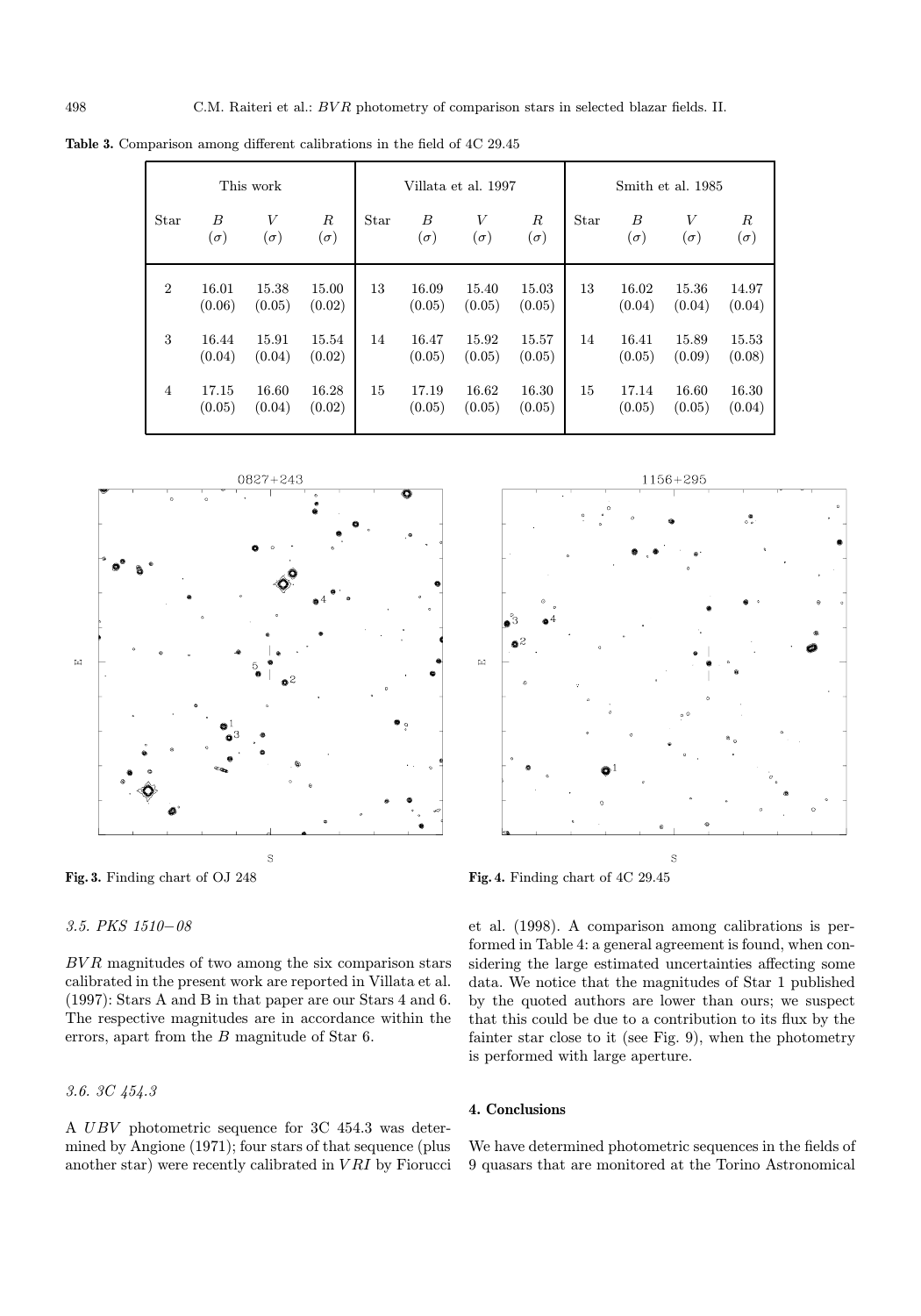Table 4. Comparison among different calibrations in the field of 3C 454.3

| This work      |                                |                 |                                |              | Fiorucci et al. 1998 |                                | Angione 1971   |                                |                          |
|----------------|--------------------------------|-----------------|--------------------------------|--------------|----------------------|--------------------------------|----------------|--------------------------------|--------------------------|
| Star           | $\boldsymbol{B}$<br>$(\sigma)$ | V<br>$(\sigma)$ | $\boldsymbol{R}$<br>$(\sigma)$ | Star         | V<br>$(\sigma)$      | $\boldsymbol{R}$<br>$(\sigma)$ | Star           | $\boldsymbol{B}$<br>$(\sigma)$ | V<br>$(\sigma)$          |
| $\mathbf{1}$   | 14.70<br>(0.02)                | 13.71<br>(0.02) | 13.15<br>(0.02)                | H            | 13.65<br>(0.04)      | 13.10<br>(0.04)                | 8              | 14.62<br>$({\sim 0.02})$       | 13.65<br>$({\sim 0.02})$ |
| $\overline{2}$ | 14.93<br>(0.02)                | 13.80<br>(0.02) | 13.19<br>(0.02)                |              |                      |                                | $\overline{4}$ | $14.94\,$<br>$({\sim 0.02})$   | 13.85<br>$({\sim 0.02})$ |
| 3              | 15.19<br>(0.02)                | 14.44<br>(0.02) | 14.00<br>(0.02)                |              |                      |                                | 3              | 15.18<br>$({\sim 0.02})$       | 14.43<br>$({\sim 0.02})$ |
| $\overline{4}$ | 15.91<br>(0.05)                | 15.21<br>(0.02) | 14.79<br>(0.02)                | B            | 15.21<br>(0.06)      | 14.73<br>(0.05)                | $\overline{2}$ | 15.87<br>$({\sim 0.02})$       | 15.16<br>$({\sim 0.02})$ |
| $\overline{5}$ | 16.28<br>(0.05)                | 15.30<br>(0.02) | 14.83<br>(0.02)                |              |                      |                                | $\overline{7}$ | 16.28<br>$({\sim 0.08})$       | 15.42<br>$({\sim 0.08})$ |
| 6              | 16.06<br>(0.05)                | 15.34<br>(0.02) | 14.83<br>(0.03)                |              |                      |                                | 6              | 16.06<br>$({\sim 0.11})$       | 15.21<br>$({\sim 0.11})$ |
| $\overline{7}$ | 17.00<br>(0.03)                | 15.74<br>(0.02) | 14.94<br>(0.02)                | E            | 15.76<br>(0.09)      | 14.92<br>(0.08)                | $\overline{5}$ | 17.10<br>$({\sim 0.14})$       | 15.88<br>$(\sim 0.14)$   |
| 8              | 16.85<br>(0.06)                | 15.94<br>(0.02) | 15.34<br>(0.02)                | $\mathsf{A}$ | 15.86<br>(0.09)      | 15.32<br>(0.09)                | $\mathbf{1}$   | 16.85<br>$({\sim 0.05})$       | 15.85<br>$({\sim 0.05})$ |



Fig. 5. Finding chart of 4C 21.35 Fig. 6. Finding chart of 3C 279